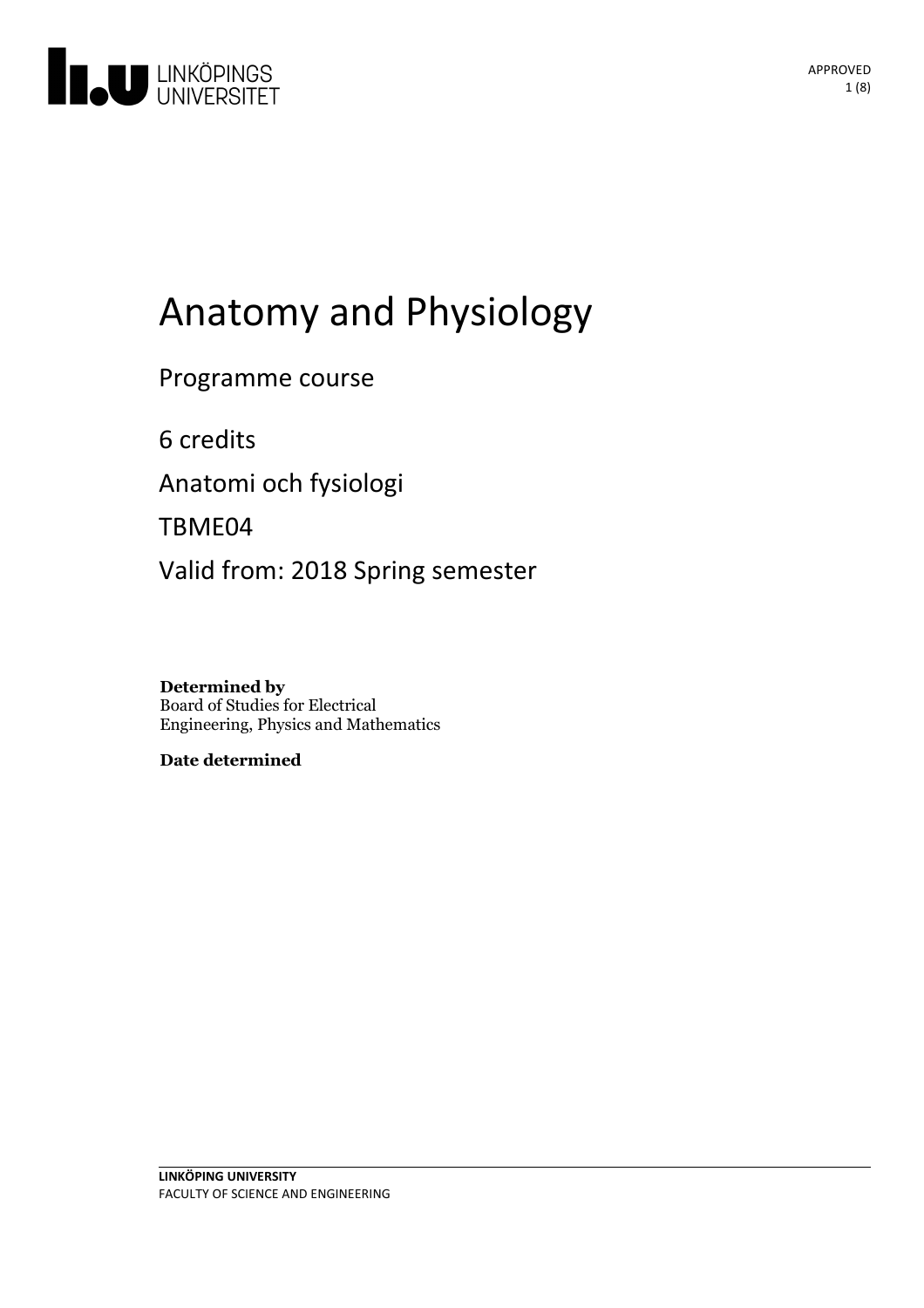# Main field of study

Biomedical Engineering

Course level

First cycle

### Advancement level

 $G<sub>2</sub>X$ 

# Course offered for

- Master's Programme in Biomedical Engineering
- Engineering Electronics, B Sc in Engineering
- Computer Science and Engineering, M Sc in Engineering
- $\bullet$  Information Technology, M Sc in Engineering
- Computer Science and Software Engineering, M Sc in Engineering
- Applied Physics and Electrical Engineering International, M Sc in Engineering
- Applied Physics and Electrical Engineering, M Sc in Engineering
- Mechanical Engineering, M Sc in Engineering

# Entry requirements

Note: Admission requirements for non-programme students usually also include admission requirements for the programme and threshold requirements for progression within the programme, or corresponding.

# **Prerequisites**

Basic skills from first and second academic year at LiTH.

# Intended learning outcomes

The course will provide the student the possibility to acquire basic knowledge in the science of medicine, usable for a general understanding of the human anatomy and physiology. The course is preparatory for further studies in Biomedical Engineering and Medical Informatics. After finishing the course, the student will independently be able to:

- Explain the human anatomy. The student must be able to describe how different parts of the body are compounded and to name the most important parts.<br>• Explain the human physiology. The student must be able to describe how
- the different parts of the body work, independently as well as in a context.

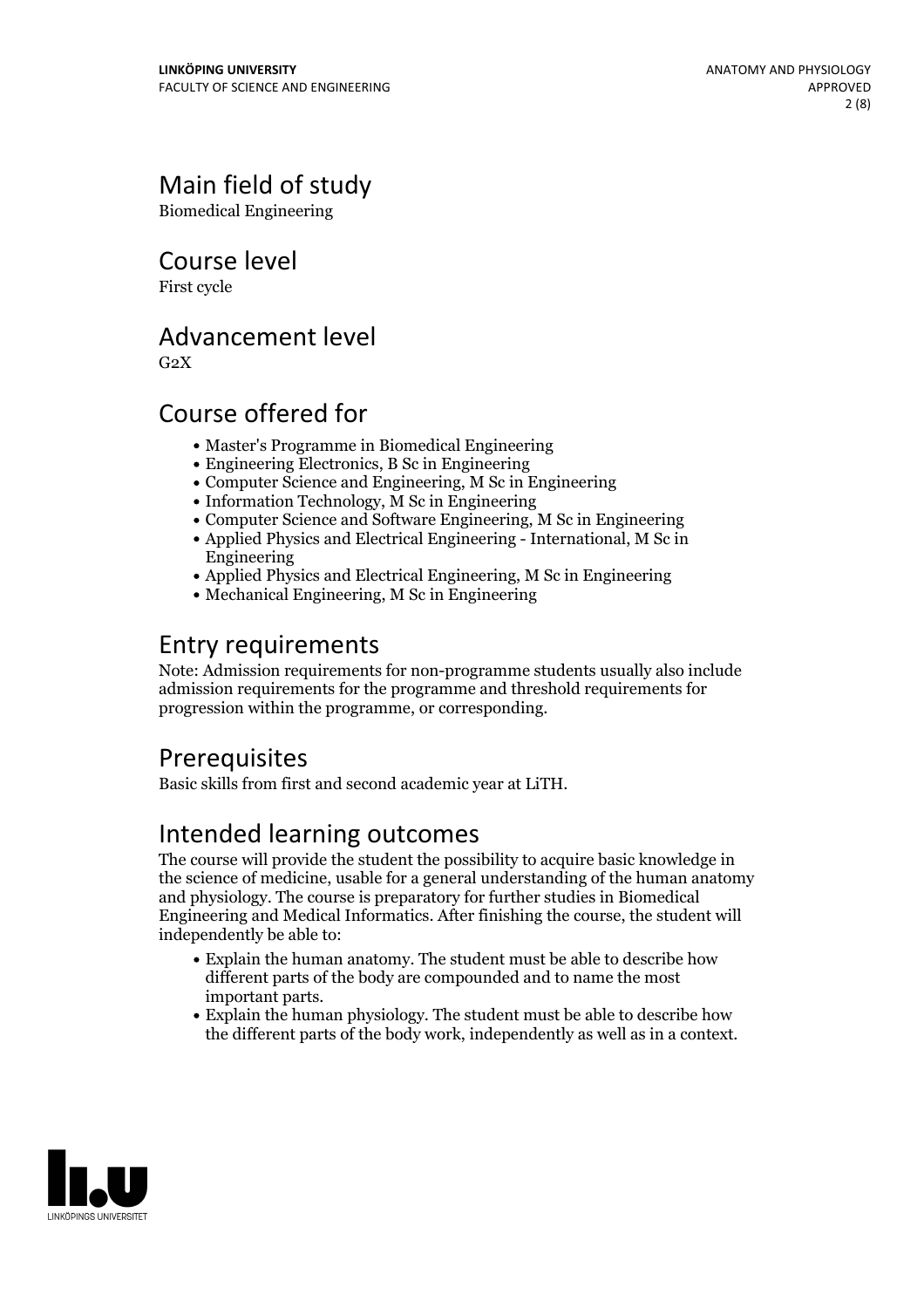### Course content

Medical terminology. Medical Ethics. The cellular level of organisation. Organ systems of the body: bone-, skeletal- and muscle tissue, nervous system, special senses, cardiovascular system, respiratory system, digestive system, reproductive system.

# Teaching and working methods

Lectures, seminars and laboratory work.

### Examination

| TEN2 | Written examination | 3.5 credits | U, 3, 4, 5 |
|------|---------------------|-------------|------------|
| LAB1 | Laboratory Work     | 2 credits   | U.G        |
| UPG1 | <b>Seminars</b>     | 0.5 credits | U.G        |

### Grades

Four-grade scale, LiU, U, 3, 4, 5

### Other information

#### **Supplementarycourses**

- Biomedical Signal Processing
- Medical Imaging
- Physiological Pressures and Flows
- Intensive Care and Therapeutic Systems
- Medical Information Systems
- Biomedical Modeling and Simulation

### Department

Institutionen för medicinsk teknik

# Director of Studies or equivalent

Marcus Larsson

Examiner Hanna Jonasson

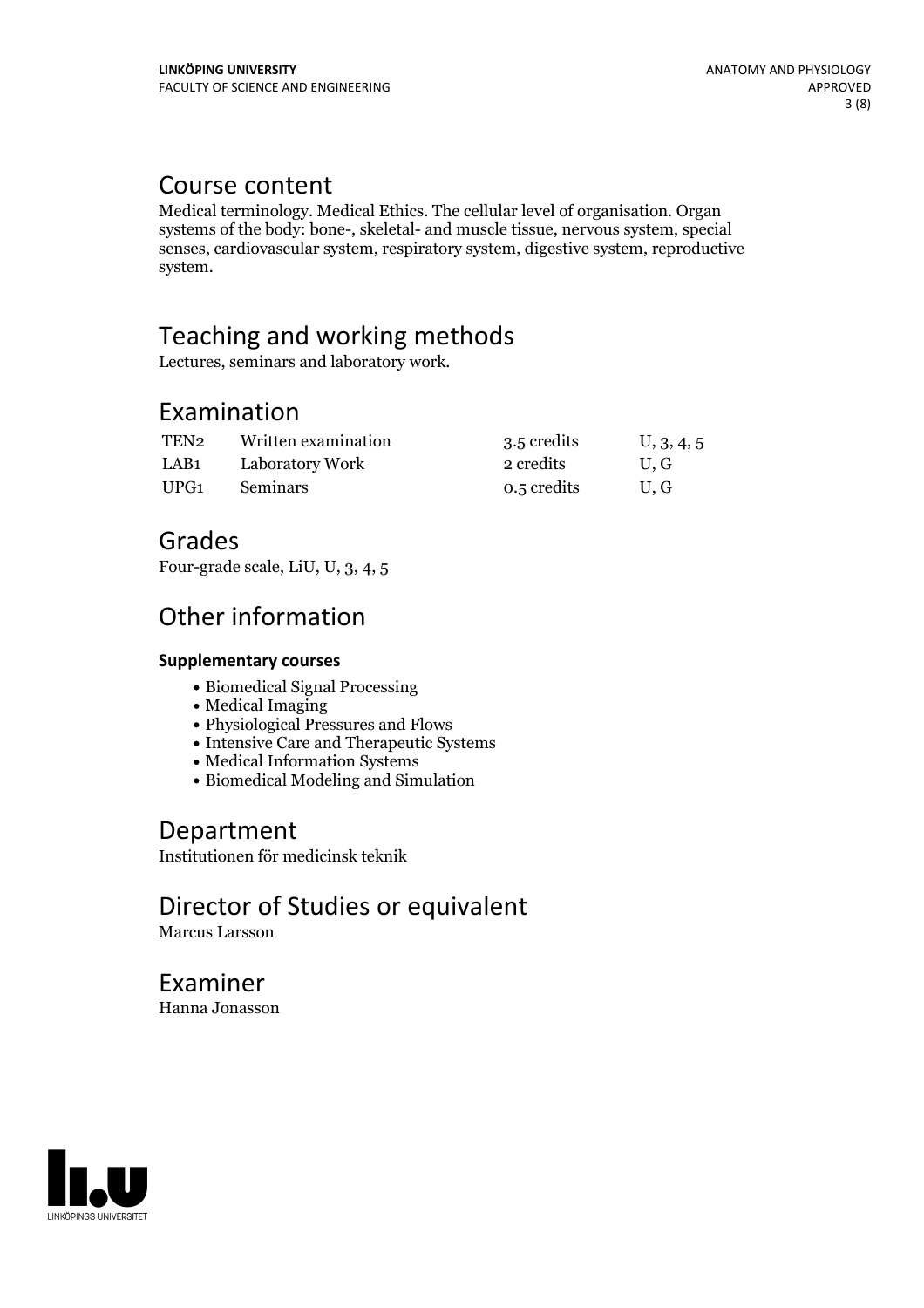# Education components

Preliminary scheduled hours: 48 h Recommended self-study hours: 112 h

# Course literature

### **Books**

Tortora G, Derrickson B, (2014) *Principles of Anatomy and Physiology* 14th ed. Wiley ISBN: 9781118808436

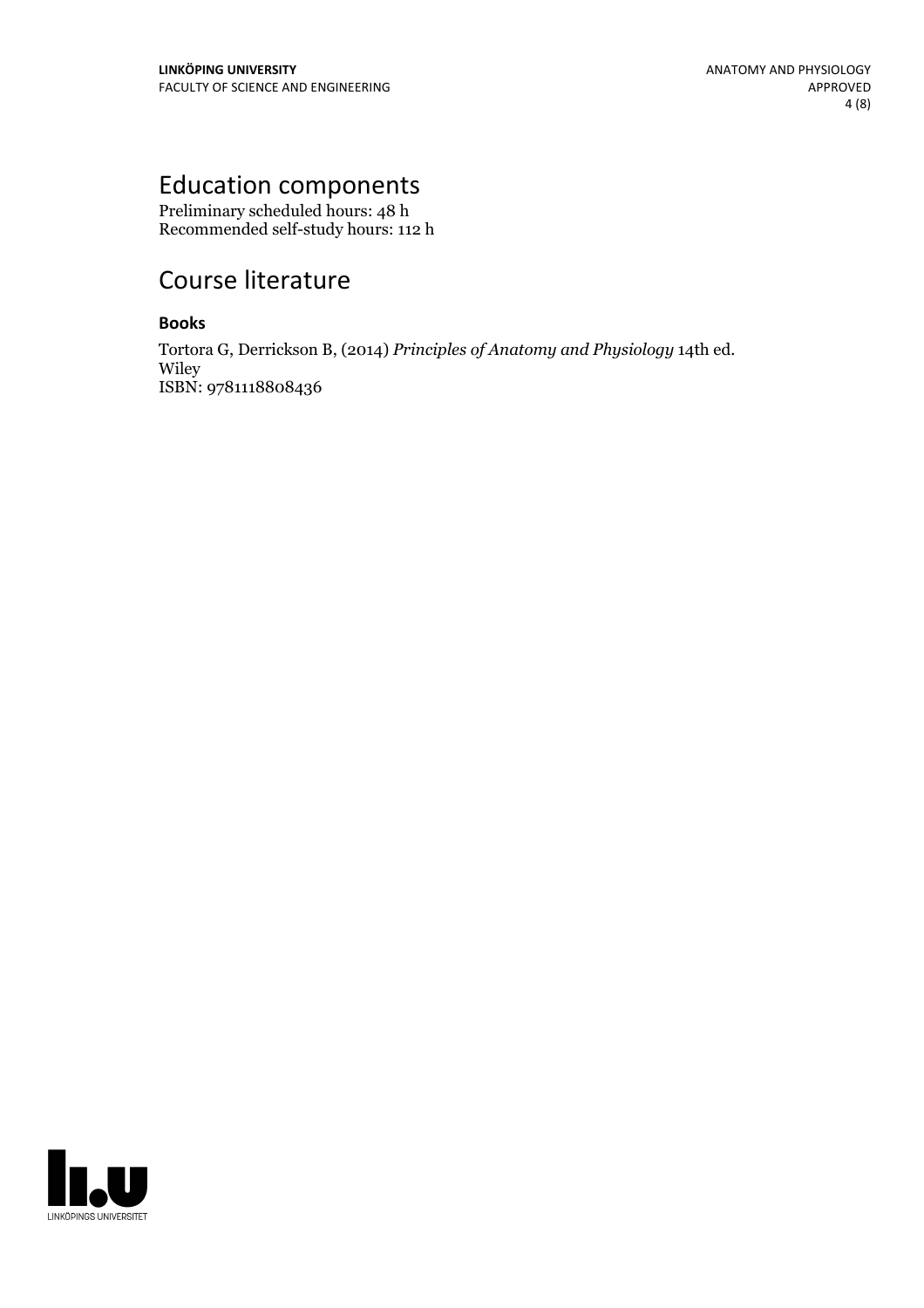# **Common rules**

### **Course syllabus**

A syllabus has been established for each course. The syllabus specifies the aim and contents of the course, and the prior knowledge that a student must have in order to be able to benefit from the course.

### **Timetabling**

Courses are timetabled after a decision has been made for this course concerning its assignment to a timetable module. A central timetable is not drawn up for courses with fewer than five participants. Most project courses do not have a central timetable.

### **Interrupting a course**

The vice-chancellor's decision concerning regulations for registration, deregistration and reporting results (Dnr LiU-2015-01241) states that interruptions in study are to be recorded in Ladok. Thus, all students who do not participate in a course for which they have registered must record the interruption, such that the registration on the course can be removed. Deregistration from <sup>a</sup> course is carried outusing <sup>a</sup> web-based form: www.lith.liu.se/for-studenter/kurskomplettering?l=sv.

### **Cancelled courses**

Courses with few participants (fewer than 10) may be cancelled or organised in a manner that differs from that stated in the course syllabus. The board of studies is to deliberate and decide whether a course is to be cancelled orchanged from the course syllabus.

### **Regulations relatingto examinations and examiners**

Details are given in a decision in the university's rule book: http://styrdokument.liu.se/Regelsamling/VisaBeslut/622678.

### **Forms of examination**

#### **Examination**

Written and oral examinations are held at least three times a year: once immediately after the end of the course, once in August, and once (usually) in one of the re-examination periods. Examinations held at other times are to follow a decision of the board of studies.

Principles for examination scheduling for courses that follow the study periods:

courses given in VT1 are examined for the first time in March, with re-

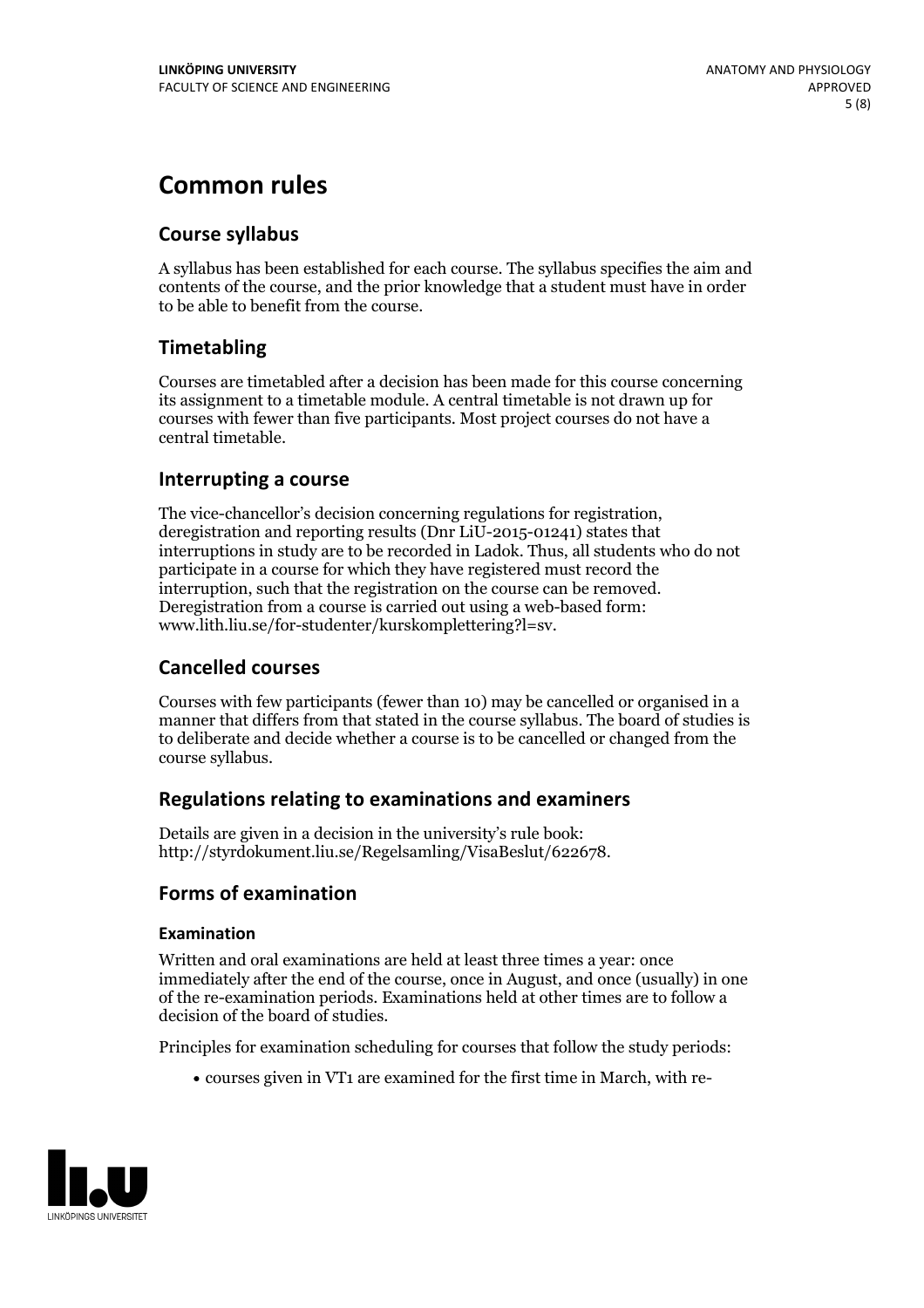examination in June and August

- courses given in VT2 are examined for the first time in May, with re-examination in August and October
- courses given in HT1 are examined for the first time in October, with re-examination in January and August
- courses given in HT2 are examined for the first time in January, with re-examination at Easter and in August.

The examination schedule is based on the structure of timetable modules, but there may be deviations from this, mainly in the case of courses that are studied and examined for several programmes and in lower grades (i.e. 1 and 2).

- Examinations for courses that the board of studies has decided are to be held in alternate years are held only three times during the year in which
- the course is given.<br>• Examinations for courses that are cancelled or rescheduled such that they are not given in one or several years are held three times during the year that immediately follows the course, with examination scheduling that corresponds to the scheduling that was in force before the course was cancelled or rescheduled.<br>• If teaching is no longer given for a course, three examination occurrences
- are held during the immediately subsequent year, while examinations are at the same time held for any replacement course that is given, or alternatively in association with other re-examination opportunities. Furthermore, an examination is held on one further occasion during the next subsequent year, unless the board of studies determines otherwise.<br>• If a course is given during several periods of the year (for programmes, or
- on different occasions for different programmes) the board orboards of studies determine together the scheduling and frequency of re-examination occasions.

#### **Registration for examination**

In order to take an examination, a student must register in advance at the Student Portal during the registration period, which opens 30 days before the date of the examination and closes 10 days before it. Candidates are informed of the location of the examination by email, four days in advance. Students who have not registered for an examination run the risk of being refused admittance to the examination, if space is not available.

Symbols used in the examination registration system:

- \*\* denotes that the examination is being given for the penultimate time.
- \* denotes that the examination is being given for the last time.

#### **Code of conduct for students during examinations**

Details are given in a decision in the university's rule book: http://styrdokument.liu.se/Regelsamling/VisaBeslut/622682.

#### **Retakes for higher grade**

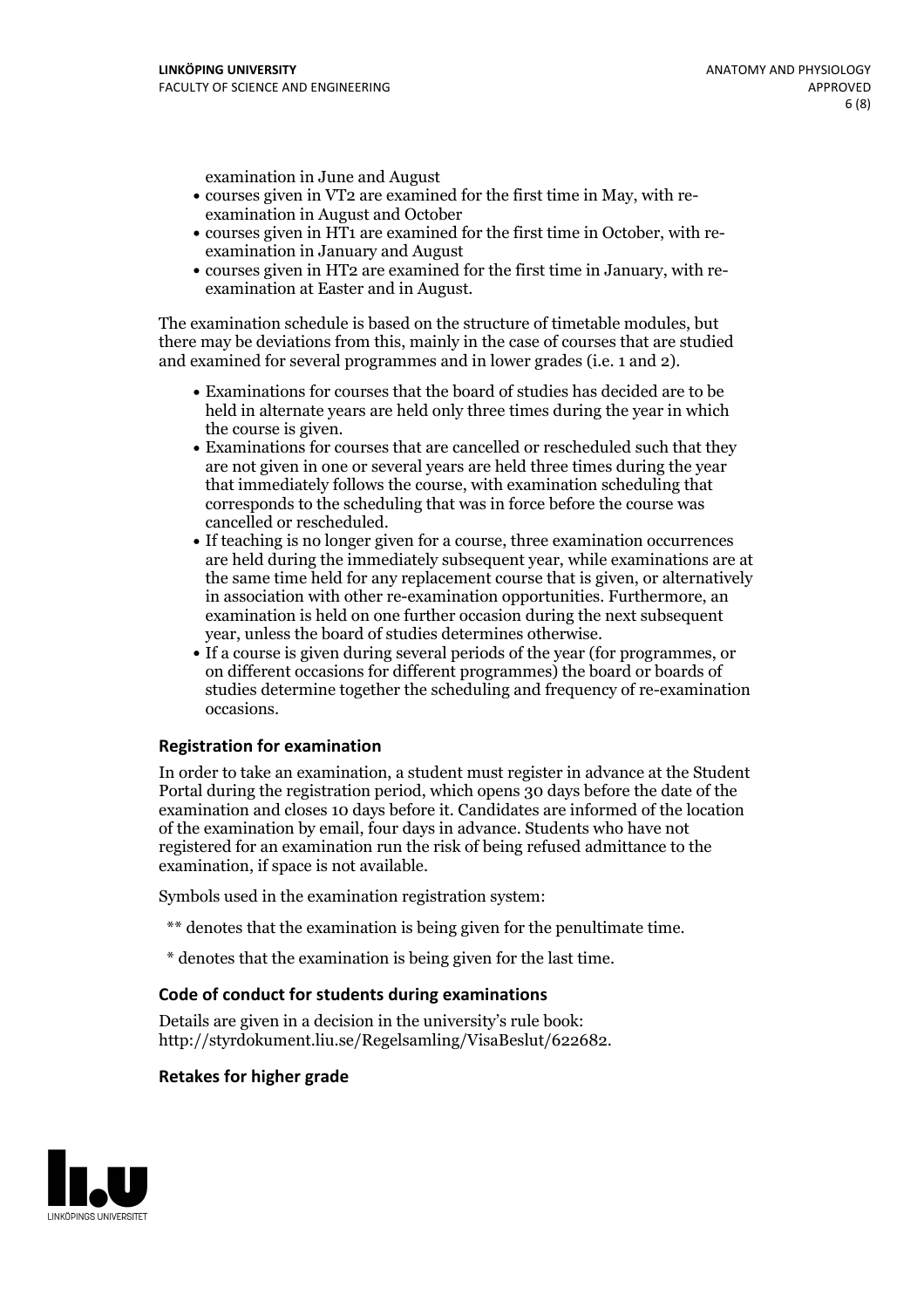Students at the Institute of Technology at LiU have the right to retake written examinations and computer-based examinations in an attempt to achieve a higher grade. This is valid for all examination components with code "TEN" and "DAT". The same right may not be exercised for other examination components, unless otherwise specified in the course syllabus.

#### **Retakes of other forms of examination**

Regulations concerning retakes of other forms of examination than written examinations and computer-based examinations are given in the LiU regulations for examinations and examiners, http://styrdokument.liu.se/Regelsamling/VisaBeslut/622678.

#### **Plagiarism**

For examinations that involve the writing of reports, in cases in which it can be assumed that the student has had access to other sources (such as during project work, writing essays, etc.), the material submitted must be prepared in accordance with principles for acceptable practice when referring to sources (references or quotations for which the source is specified) when the text, images, ideas, data, etc. of other people are used. It is also to be made clear whether the author has reused his or her own text, images, ideas, data, etc. from previous examinations.

A failure to specify such sources may be regarded as attempted deception during examination.

#### **Attempts to cheat**

In the event of <sup>a</sup> suspected attempt by <sup>a</sup> student to cheat during an examination, or when study performance is to be assessed as specified in Chapter <sup>10</sup> of the Higher Education Ordinance, the examiner is to report this to the disciplinary board of the university. Possible consequences for the student are suspension from study and a formal warning. More information is available at https://www.student.liu.se/studenttjanster/lagar-regler-rattigheter?l=sv.

#### **Grades**

The grades that are preferably to be used are Fail (U), Pass (3), Pass not without distinction  $(4)$  and Pass with distinction  $(5)$ . Courses under the auspices of the faculty board of the Faculty of Science and Engineering (Institute of Technology) are to be given special attention in this regard.

- 1. Grades U, 3, 4, 5 are to be awarded for courses that have written
- examinations. 2. Grades Fail (U) and Pass (G) may be awarded for courses with <sup>a</sup> large degree of practical components such as laboratory work, project work and group work.

#### **Examination components**

- 
- 1. Grades U, 3, 4, <sup>5</sup> are to be awarded for written examinations (TEN). 2. Grades Fail (U) and Pass (G) are to be used for undergraduate projects and other independent work.